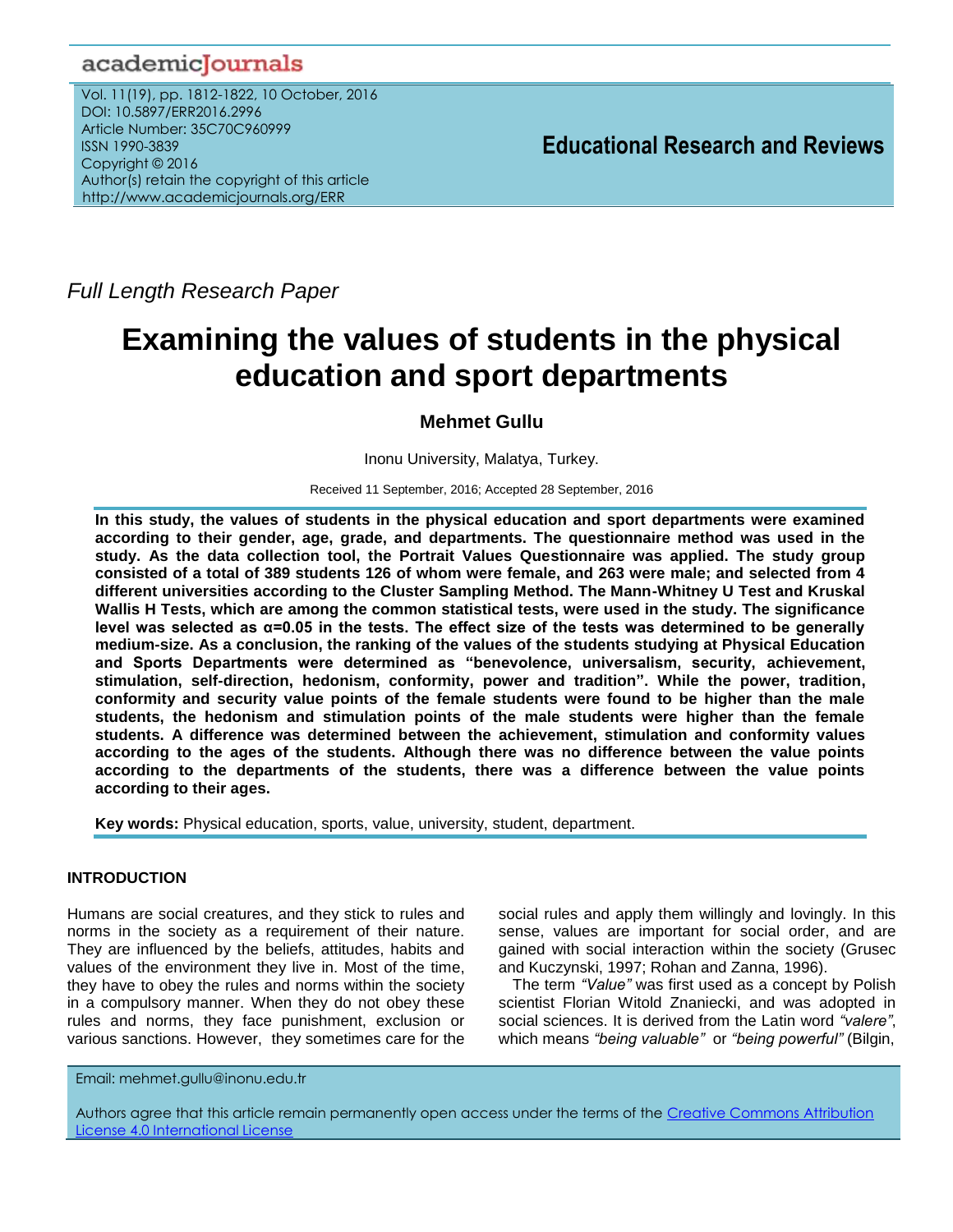1995). The term "value" is expressed with the words *"good", "beautiful"* and *"true"* (Alavi and Rahimipoor, 2010). Value may be defined as the aim that is desired as beyond the current situations with changing importance serving as guiding principles in the functioning of the social institutions or in the life of the individuals (Schwartz, 1994).

Rokeach (1973) defined values as permanent beliefs that determine whether the behaviors of a person or the results of a situation are acceptable or not for the individuals or for the society. Values are abstract and generalized behavioral principles that appear with the formation of a standard intended for special aims and actions with a strong emotional bond of the members of a social group (Theodorson and Achilles, 1969). Values are the beliefs that underlie in the intellectual and behavioral processes, and guide the continuous behaviors of an individual in certain situations about the latest status desired (Connor and Becker, 2003).

Values are related with cultural norms; however, they are more universal and abstract than the norms (Frouzanfar et al., 2012). It is accepted that on the one hand, values influence the individual attitudes and cognitive processes; and on the other hand, they also reflect the cultural patterns (Inglehart, 2008; Rokeach, 1973; Schwartz, 1996). Meanwhile, value priorities have an important role in predicting and understanding the behavioral decisions and attitudes of people (Myyry, 2008). Values are upper-level structures that guide the attitudes and behaviors independently from the situations and conditions (Schwartz, 1996); and they may motivate behaviors just like it is the case in needs (Bardi and Schwartz, 2001). Schwartz and Bilsky (1990, p.879) expressed the properties of values as follows:

- *"1. Values are concepts or beliefs.*
- *2. Values are pertain to desirable end states or behaviors*
- *3. Values transcend specific situations*

*4. Values are guide selection or evaluation of behavior and events*

*5. Values are ordered by relative importance"*

Many scientists have developed Value Hypotheses by investigating the existence, formation and properties of the value concept. Allport (1937 as cited in Allport, Vernon and Lindzey, 1960) who expressed the first Value Hypothesis, claimed that value was a system consisting of six dimensions, and there were values in each system according to the individual differences of people. These values determine the lifestyles of people, guide them, and to determine their aims for living. Then, Graves (1965) developed a hypothesis, and separated human life into seven hierarchical stages and examined the roots of values with an existentialist approach at each level.

Rokeach (1973) divided the values into two dimensions as *instrumental* and *terminal* in his value hypothesis, and grouped eighteen values under each dimension. He also developed a scale for this values relation. In his hypothesis, Schwartz (1992) determined 10 basic values that were applicable to all social structures, and that covered the basic needs of people. He also developed a measurement tool for these values. Hofstede (2001) who claimed the latest hypothesis on values, developed a method in which values are measured with a mental program, which is the software of the mind. He investigated the mental program by dividing it into three parts as "*universal"*, "*collective"* and "*individual"*.

In this study, the value hypothesis of Schwartz has been taken as the basis, and more information is given for this reason. Schwartz (1992, 1996) conceptualized the values as cognitive representatives of three universal needs. These needs are, biological needs of individuals, the needs pertaining to regulating social interactions, and the needs about fulfilling the responsibilities as a group or society. Each group and individual reveals 56 universal values, which are the cognitive representatives of the relevant needs, in order to explain and justify their behaviors and establish coordination among them. The basic assumption of Schwartz is that there should not be any contradiction between each value and the other value following it in terms of psychological applications and social consequences (Schwartz and Boehnke, 2004).

Schwartz collected these 56 values under 10 main values (power, success, hedonism, stimulation, selfdirection, universalism, benevolence, traditionalism, conformity and security); and collected these 10 main values under 4 different dimensions (Self-enhancement, Self-transcendence, Openness to Change and Conservatism). He explained the 10 value types that were positioned according to all compliances and contrasts with a circular arrangement (Figure 1) (Schwartz, 1992, 1996). Then, Schwartz et al. (2001) developed the Portrait Values Questionnaire by taking this hypothesis as the basis.

It has been observed recently that many studies have been conducted on developing measurement tools for values. It is also observed that the studies intensify especially on educational institutions and teachers and students. Densford (1961) considered the education system or educational institutions as an important tool reflecting the values of the society. For this reason, countries teach universal values as well as the values that reflect their own cultures in their educational systems. For example, the following expression is given place among the aims of the Turkish Higher Education Institutions "*Raising students, who consider the benefits of the society over their own benefits and full of love for their family, country and nation (Item 3), who know their duties and responsibilities for the State of Republic of Turkey, and who adopt these as behaviors (Item 4), who have free and scientific thinking power and a wide worldly*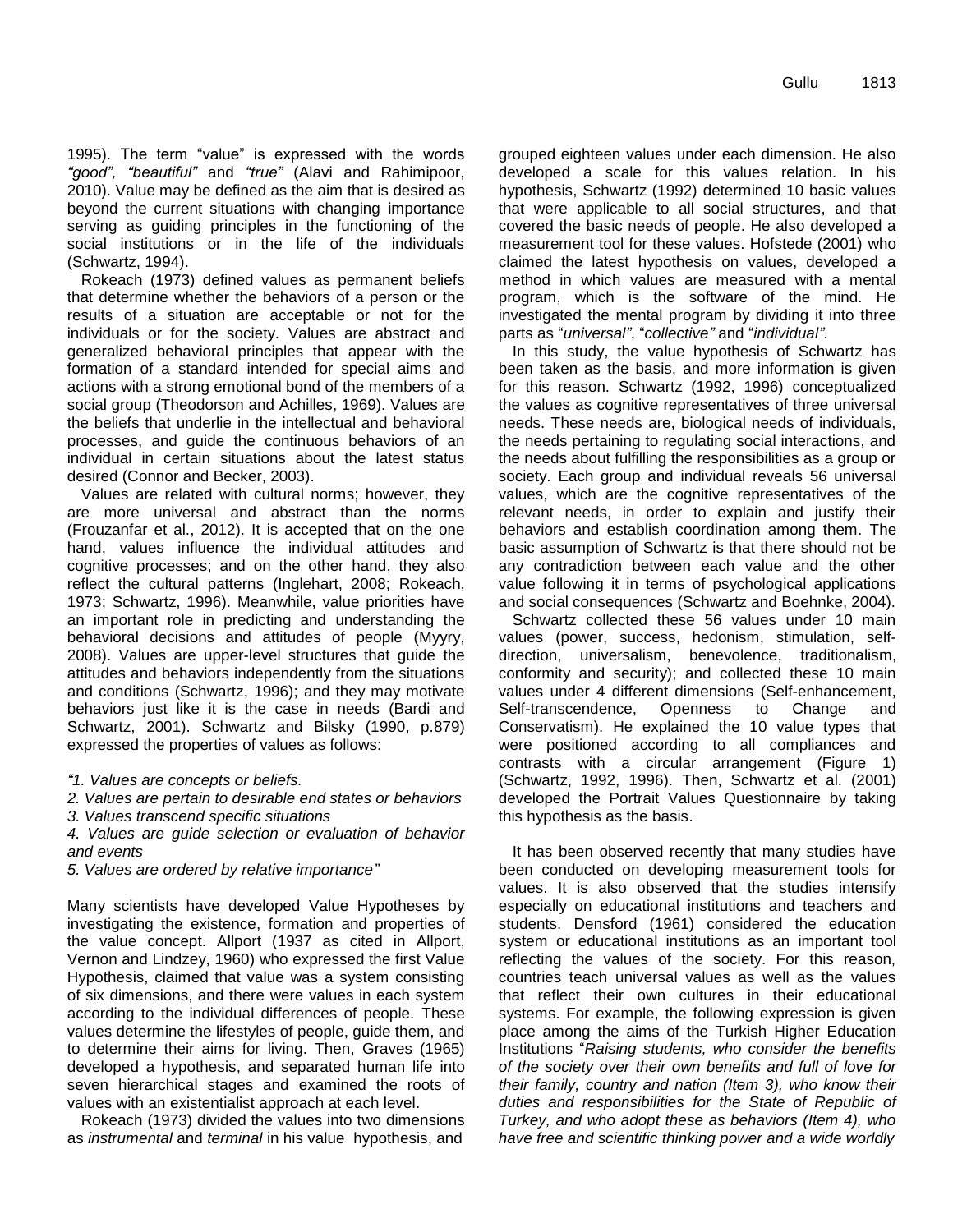

**Figure 1.** Schwartz's (1994, p.24) circular value hypothesis.

*view and are respectful for human rights (Item 5)*" (Turkish Official Gazette [TOG], 1981, p. 5350).

Here, both universal values and the values that are specific for the country are emphasized. Students are made to acquire knowledge, skills, behaviors and values with the help of the educational programs run with the guidance of the aims and values of the higher educational institutions. When the studies conducted with university students on values are examined, it is observed that the values such as student security, helpfulness, universalism (Bacanli, 1999; Bulut, 2012; Coskun and Yildirim, 2009; Yildiz and Kapu, 2012) are focused on. Again, Gumus (2009) conducted a study and determined that self-direction, benevolence and universal values were high in university students in America; and benevolence, universalism and self-direction values were high in university students in Turkey. Zavalsiz (2014) determined that the value priorities of the university students, who received optional Value Education Classes, were as follows; "religious, moral, social, political, aesthetical, theoretical-scientific and economic values".

Values may vary in universities in terms of general aims and values as well as in faculties and departments. The differences in the curricula in the departments or faculties may also influence the students' values as well. For example, the universalism or self-direction values of a student studying at a musical faculty may develop more while the traditionalism or security values of a student studying at faculty of theology may develop more. The purpose of this study is examining the values of the students studying at physical education and sports departments at universities according to their gender, grade, age and departments.

#### **MATERIALS AND METHODS**

The Questionnaire Method, which is one of the descriptive study methods, was used in this study. In the Questionnaire method, the participants answer the questions asked in the interviews and questionnaires, and these answers are described (Jackson, 2009) and presented in meaningful tables.

#### **Study group**

The Portrait Value Questionnaire ([PVQ], Schwarts et al., 2001) was applied to 40 university students studying at Physical Education and Sports School (PESS) prior to the determination of the Study Group; and the highest standard deviation value (M= 4.78, SD=±0.81) of the sub-dimensions of the scale was found in the "stimulation" sub-dimension. For the continuous data, the sampling size of the study should be at least 370 students according to the Cochran's sampling size determination formula (M=4.78 SD=±0.81; Confidence Interval= %98 d=±0.04 point scale=6) (Bartlett et al., 2001). The Clustering Sampling Type was determined as the sampling type in the study. In the Clustering Sampling Type, the sub-clusters of the main body are taken to the sampling according to their representation rates (Kothari, 2004). In this study, the students were included in the study in an equal amount by considering the fact that they came basically from 3 departments (Physical Education and Sports Teachers, Trainer Education and Sports Management); which are Physical Education and Sports Schools, and Sports Sciences Faculty in Turkey. The grades  $(1, 2, 3$  and  $4<sup>th</sup>$  Grades) and the gender rates in the grades (25% female and 75% male) were cared for 460 students, who were studying at PESS Departments of Inonu University, Bartın University, Dumlupınar University and Fırat University Sports Sciences Faculty in Turkey in 2015 to 2016 Academic year, and who volunteered to participate in the study, were included in the study.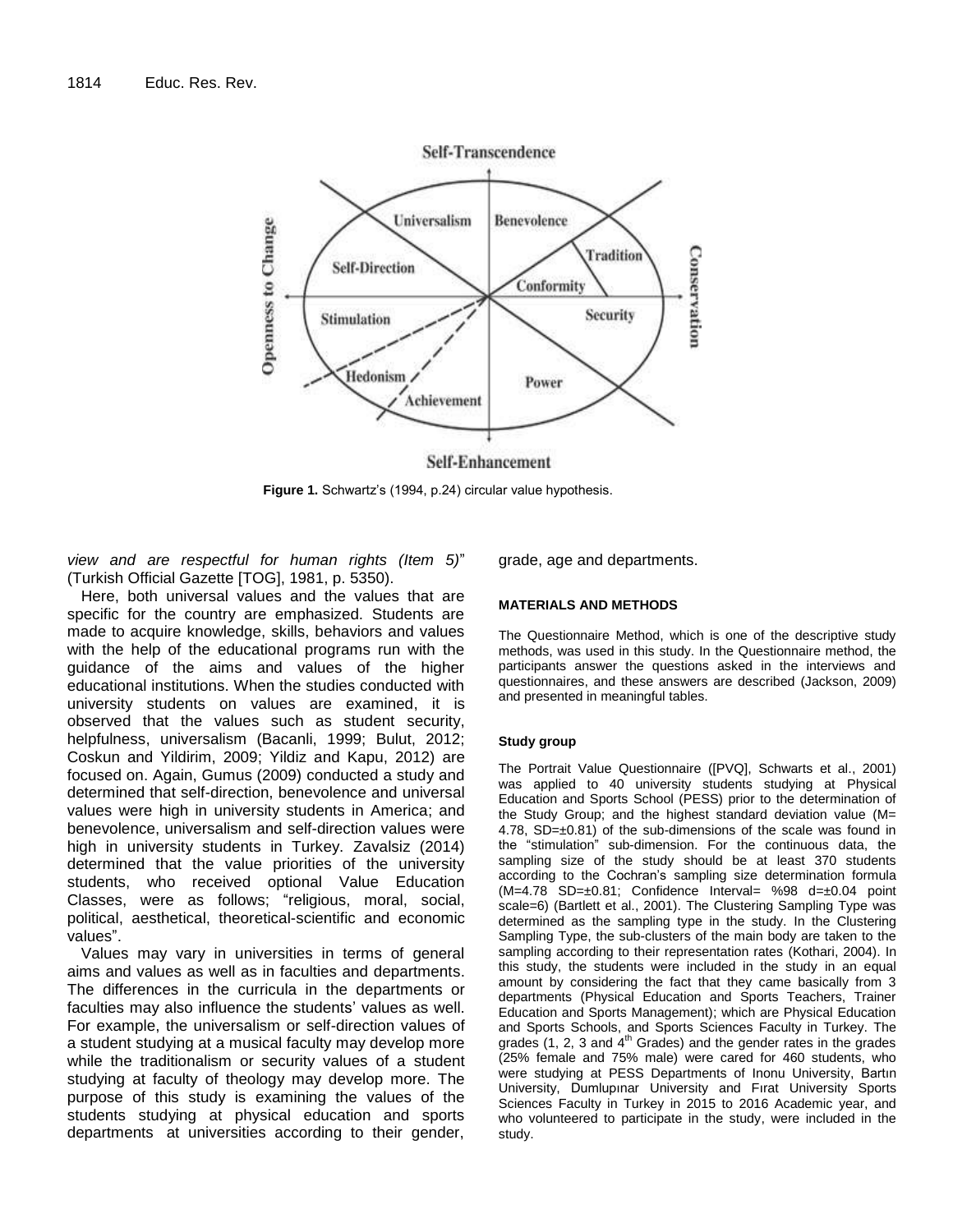#### **Data collection tool**

The portrait values questionnaire (PVQ), which was developed by Schwartz et al. (2001), and which was adapted into Turkish by Demirutku and Sumer (2010), was used in the study as data collection tool. Smallest Space Analysis (SSA) was used to analyze the configuration of values by using the correlation matrix of 40 PVQ items as a similarity matrix for validity of PVQ. SSA analysis revealed that the theoretical model was confirmed by the empirical model. The coefficient of alienation was 0.21. Test-retest reliability coefficients of the all sub-dimensions were ranged between 0.65 and 0.81. Cronbach alpha coefficients of the all sub-dimensions were ranged between 0.61 and 0.84. The scale consisted of 40 questions, and was given points according to the 6-Point Likert Scale as "This is quite unlike me (1)", "This is unlike me (2)", "This is like me a little (3)", "This is barely like me (4)", "This is like me (5)" and "This is quite like me (6)". There are 10 sub-dimensions in the scale, and the values of these sub-dimensions are defined as follows (Schwartz et al., 2001):

**Power:** This dimension expresses the auditing of the social position and respectability on people and resources; and consists of 2, 17 and  $39<sup>th</sup>$  Items.

**Achievement:** This dimension expresses the individual success direction that takes the social standards as bases; and consists of 4, 13, 24 and  $32<sup>nd</sup>$  Items.

**Hedonism:** This dimension expresses the individual satisfaction on pleasure and senses; and consists of 10, 26 and  $37<sup>th</sup>$  Items.

**Stimulation:** This dimension expresses the excitement, challenging to life, and the search for innovation; and consists of 6, 15 and  $30^{th}$ Items.

**Self-direction:** This dimension expresses the preference of independent thinking and action, being an explorer, and creativity; and consists of 1, 11, 22 and  $34<sup>th</sup>$  Items.

**Universalism:** This dimension expresses the notions like being understanding, admiring, tolerant, and caring for the interests of people and the nature; and consists of 3, 8, 19, 23, 29 and  $40<sup>th</sup>$ Items.

**Benevolence:** This dimension expresses the notions like caring for, developing and protecting the benefits of people with whom the individual is in frequent relation; and consists of  $12$ , 18, 27 and  $33<sup>rd</sup>$ Items.

**Tradition:** This dimension expresses the acceptance, devotion and respecting some traditions and ideas of a religion or a traditional culture; and consists of 9, 20, 25 and 38<sup>th</sup> Items.

**Conformity:** This dimension expresses the limitations of motives and inclinations that bring the individual to actions like acting contrary to the social rules and expectations, disturbing others, or breaking-injuring them; and consists of 7, 16, 28 and  $36<sup>th</sup>$  Items.

**Security:** This dimension expresses the security, peace and stability of the society, relations and the individual; and consists of 5, 14, 21 31 and  $35<sup>th</sup>$  Items.

#### **Data analysis techniques**

The data of the 389 students, who completed the questionnaire

form accurately and without any missing parts, were loaded into the statistical package program. The data of the students on the subdimensions of the PVQ were tested with the Kolmogrov-Smirnov Test (KS), and it was observed that the data of the sub-dimensions were not distributed normally (Table 1). For this reason, the Mann-Whitney U Test was used for pair wise comparisons, which is one of the nonparametric tests in statistical analyses; the Kruskal-Wallis H Test was used for multiple comparisons, and the Bonferroni Correction Mann-Whitney U Test was used for post-hoc test. The significance value for the critical point was determined as  $\alpha$ =0.05. The effect size of the statistical tests was examined with Went's Rank-Biserial Correlation  $(r_{rb})$  (Wendt, 1972 as cited in Kerby, 2014). It was observed in the study that the effect size of the 47 statistical tests varied between 0.15 and 0.84; and the average value was 0.47. According to Cohen (1988) (*between 0.10 to 0.30 is accepted as "small"; between 0.30 to 0.50 "medium" and between 0.50 to 1 "high" effect size*), the average effect size of the statistical test results is at "medium" level.

#### **RESULTS**

The ranking of the value points of the physical education and sports department students is observed in Table 1. While it is observed that the students' benevolence value points ( $X = 5.04$  SD= $\pm 0.59$ ) are at the highest level, it is also observed that traditionalism values are at the lowest level. The ranking of the students' values from the highest to the lowest is as follows; Benevolence  $(X=5.04)$ SD= $\pm$ 0.59), Universalism ( $X = 5.02$  SD= $\pm$ 0.48), Security  $(X=5.02$  SD= $\pm$ 0.54), achievement  $(X=4.97$  SD= $\pm$ 0.70), Stimulation ( $X = 4.80$  SD= $\pm 0.80$ ), Self-direction ( $X = 4.79$ SD= $\pm$ 0.69), Hedonism ( $X = 4.68$  SD= $\pm$ 0.59), Conformity (  $X = 4.63$  SD= $\pm$ 0.58), Power ( $X = 4.56$  SD= $\pm$ 0.45) and Tradition ( $X = 3.97$  SD $\pm = 0.79$ ).

As observed in Table 2, the power  $(X=4.71)$ SD=+0.54), tradition ( $X = 4.22$  SD=+0.76), conformity ( $X$  $=4.78$  SD=+0.62) and security (X = 5.11 SD=+0.52) value points of the female students studying at physical education and sports departments are higher than those of the male students. The hedonism  $(X=4.76$  SD=+0.48) and stimulation ( $X = 4.94$  SD=+0.64) points of the male students are higher than those of females. These results are statistically significant (p<0.05). However, it is observed in Table 2 that there are no statistical differences between the success, self-direction, universalism and benevolence value points of the university students according gender (p>0.05).

As observed in Table 3, there is a statistical difference between the achievement value points of the students studying at physical education and sports departments (H=21.500 p<0.05). It is also observed that this difference stems from the difference between the value points of 18- 19-year-old students and 20-21-year-old students, and between the value points of 18-19-year-old and 22-27 year-old ones ( $p<0.016$  r<sub>rb</sub>=0.29). In Table 3, there is a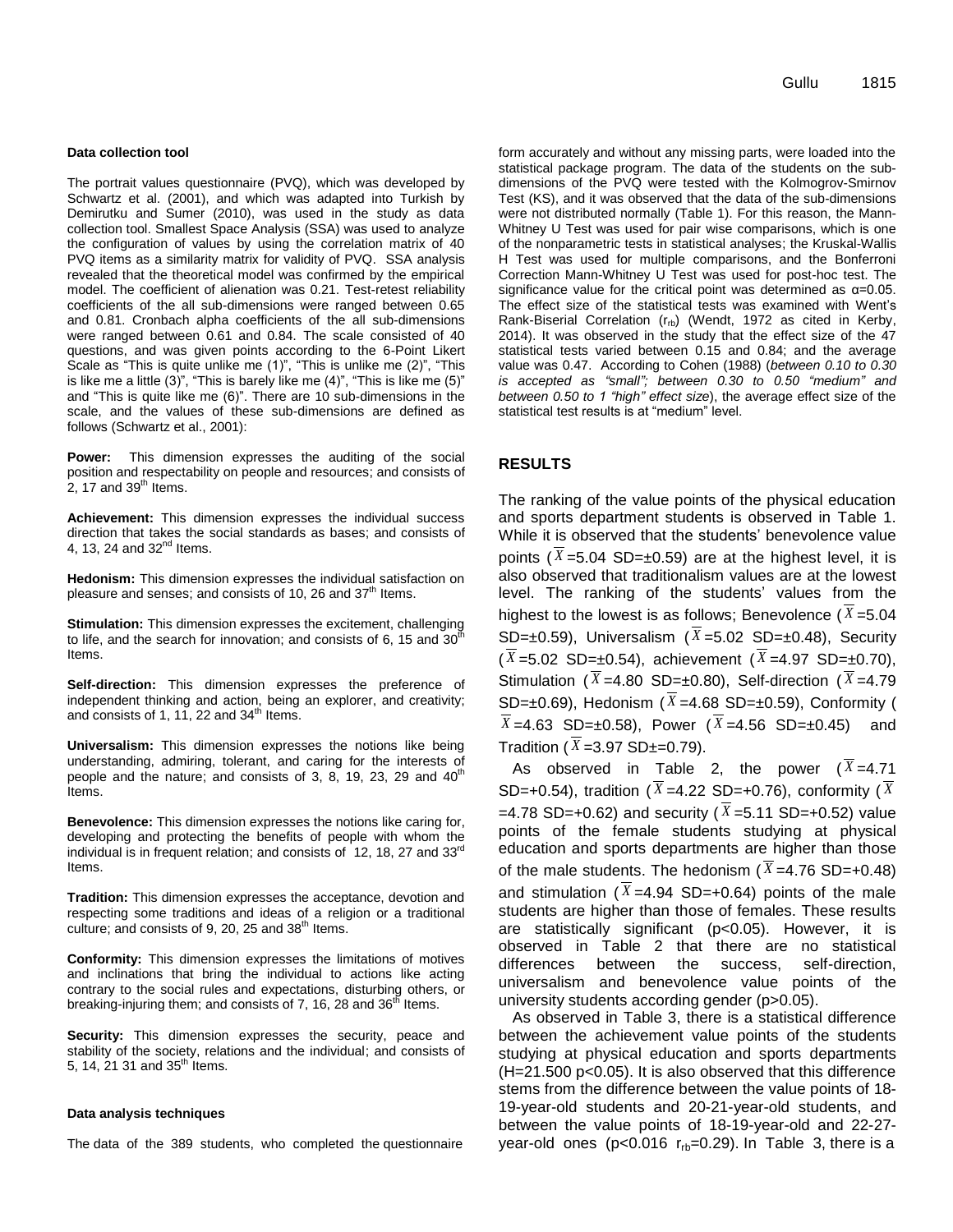| <b>Sub-dimensions</b> | N   | X    | SD   | Min. | Max. | <b>KS</b> | р        | Ranking |
|-----------------------|-----|------|------|------|------|-----------|----------|---------|
| Power                 | 389 | 4.56 | 0.45 | 3.33 | 5.67 | 3.270     | $0.000*$ | 9       |
| Achievement           | 389 | 4.97 | 0.70 | 3.50 | 6.00 | 3.022     | $0.000*$ | 4       |
| Hedonism              | 389 | 4.68 | 0.59 | 3.00 | 5.67 | 2.970     | $0.000*$ | 7       |
| Stimulation           | 389 | 4.80 | 0.80 | 2.67 | 6.00 | 3.579     | $0.000*$ | 5       |
| Self-direction        | 389 | 4.79 | 0.69 | 3.25 | 6.00 | 2.786     | $0.000*$ | 6       |
| Universalism          | 389 | 5.02 | 0.48 | 3.67 | 6.00 | 2.073     | $0.000*$ | 2       |
| <b>Benevolence</b>    | 389 | 5.04 | 0.59 | 3.75 | 6.00 | 2.546     | $0.000*$ | 1       |
| Tradition             | 389 | 3.97 | 0.79 | 1.50 | 5.50 | 1.628     | $0.010*$ | 10      |
| Conformity            | 389 | 4.63 | 0.58 | 3.25 | 5.75 | 4.080     | $0.000*$ | 8       |
| Security              | 389 | 5.02 | 0.54 | 4.00 | 6.00 | 2.107     | $0.000*$ | 3       |

**Table 1.** Distribution of the values of students in the Departments of the Physical Education and Sports.

\*p<0.05 (Non-normal distribution).

| Table 2. Distribution of the values of students in the Departments of the Physical Education and Sports according to Gender. |  |  |
|------------------------------------------------------------------------------------------------------------------------------|--|--|
|------------------------------------------------------------------------------------------------------------------------------|--|--|

| <b>Sub-dimensions</b> | Gender | n   | $\overline{X}$ | <b>SD</b> | <b>MR</b> | <b>SR</b> | U        | p       | $r_{rb}$ |
|-----------------------|--------|-----|----------------|-----------|-----------|-----------|----------|---------|----------|
| Power                 | Female | 126 | 4.71           | 0.54      | 223.17    | 28119.50  | 13019.50 | $0.00*$ | 0.24     |
|                       | Male   | 263 | 4.49           | 0.39      | 181.50    | 47735.50  |          |         |          |
| Achievement           | Female | 126 | 4.93           | 0.70      | 187.90    | 23675.50  | 15674.50 | 0.38    |          |
|                       | Male   | 263 | 4.99           | 0.70      | 198.40    | 52179.50  |          |         |          |
|                       | Female | 126 | 4.52           | 0.74      | 176.12    | 22190.50  |          | $0.02*$ |          |
| Hedonism              | Male   | 263 | 4.76           | 0.48      | 204.05    | 53664.50  | 14189.50 |         | 0.15     |
| Stimulation           | Female | 126 | 4.52           | 1.05      | 172.85    | 21779.00  | 13778.00 | $0.00*$ | 0.17     |
|                       | Male   | 263 | 4.94           | 0.64      | 205.61    | 54076.00  |          |         |          |
| Self-direction        | Female | 126 | 4.84           | 0.72      | 208.21    | 26234.00  | 14905.00 | 0.10    |          |
|                       | Male   | 263 | 4.76           | 0.68      | 188.67    | 49621.00  |          |         |          |
| Universalism          | Female | 126 | 5.03           | 0.54      | 186.51    | 23500.50  |          | 0.29    |          |
|                       | Male   | 263 | 5.01           | 0.45      | 199.07    | 52354.50  | 15499.50 |         |          |
| Benevolence           | Female | 126 | 5.07           | 0.62      | 204.56    | 25775.00  |          |         |          |
|                       | Male   | 263 | 5.03           | 0.57      | 190.42    | 50080.00  | 15364.00 | 0.24    |          |
|                       | Female | 126 | 4.22           | 0.76      | 232.79    | 29332.00  |          |         |          |
| Tradition             | Male   | 263 | 3.84           | 0.78      | 176.89    | 46523.00  | 11807.00 | $0.00*$ | 0.29     |
|                       | Female | 126 | 4.78           | 0.62      | 235.36    | 29655.00  |          |         |          |
| Conformity            | Male   | 263 | 4.55           | 0.54      | 175.67    | 46200.00  | 11484.00 | $0.00*$ | 0.31     |
|                       | Female | 126 | 5.11           | 0.52      | 215.05    | 27096.50  | 14042.50 | $0.01*$ | 0.15     |
| Security              | Male   | 263 | 4.97           | 0.55      | 185.39    | 48758.50  |          |         |          |

 $*p<0.05$ .

statistical difference between the stimulation value points according to the ages of the students (H=7.493 p<0.05). It is observed that this difference stems from the value points of the 18-19-year-old and 20-21-year-old students  $(p<0.016$  r<sub>rb</sub>=0.20). In addition, there is a difference between the conformity value points according to the ages of the students (H=7.845 p<0.05). It is also observed that this difference stems from the value points of the 18-19-year-old students and 20-21-year-old ones  $(p<0.016$   $r<sub>rb</sub>=0.23)$ .

It is observed in Table 4 that there are no statistically significant differences among the power, achievement, hedonism, stimulation, self-direction, universalism, benevolence, tradition, conformity and security values of the students studying at physical education and sports departments (p>0.05) .

As observed in Table 5, there are statistically significant differences among the power (H=49.850 p<0.05), achievement (H=132.746 p<0.05), hedonism (H=38.739 p<0.05), stimulation (H=37.015 p<0.05), self-direction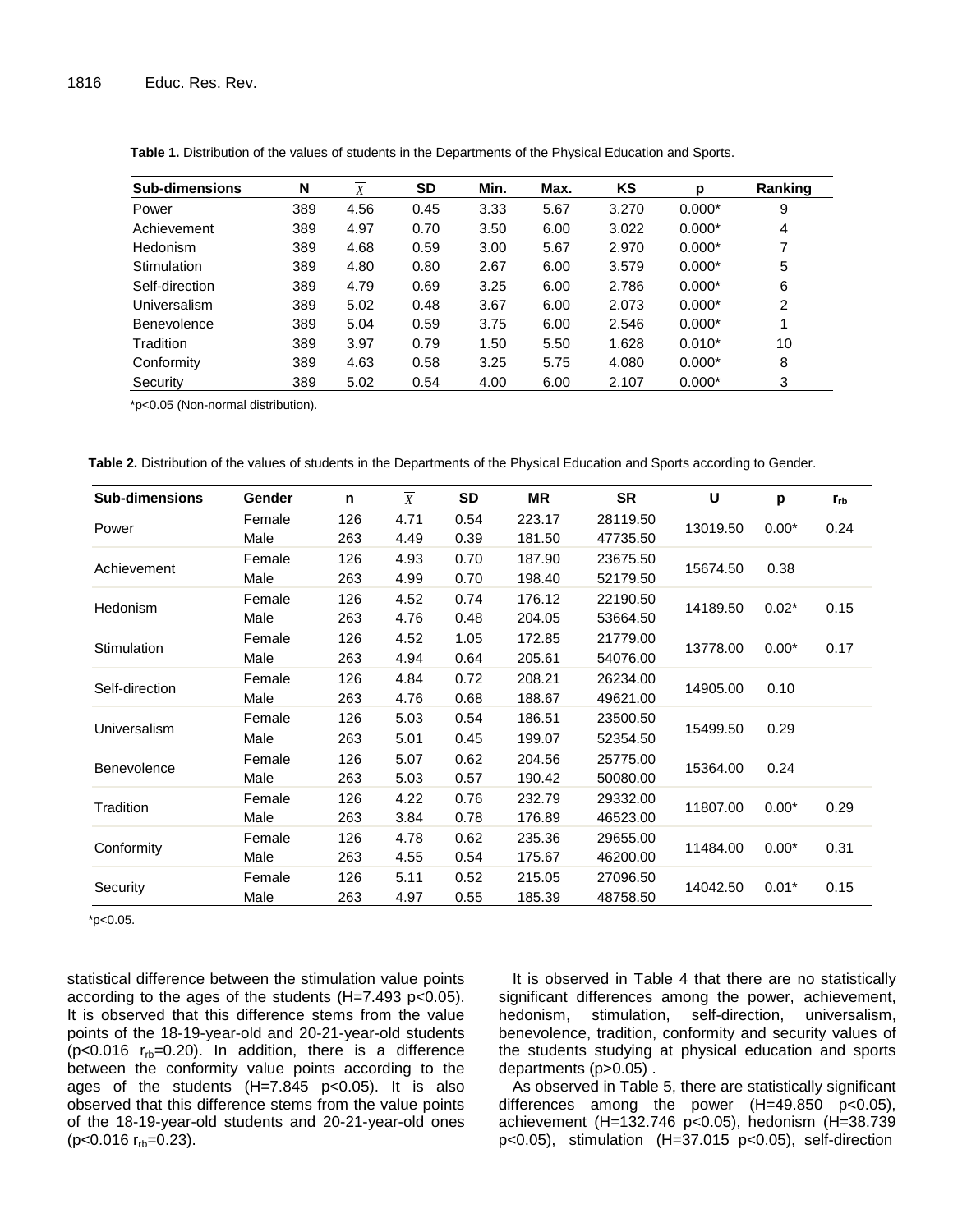| <b>Sub-dimensions</b> | Age        | n   | $\overline{X}$ | <b>SD</b> | <b>MR</b> | н      | p        | <b>Groups</b> | p         | $r_{rb}$ |
|-----------------------|------------|-----|----------------|-----------|-----------|--------|----------|---------------|-----------|----------|
|                       | 18-19      | 89  | 4.53           | 0.36      | 184.91    |        |          |               |           |          |
| Power                 | $20 - 21$  | 146 | 4.63           | 0.48      | 209.63    | 4.184  | 0.123    |               |           |          |
|                       | 22-27      | 154 | 4.51           | 0.47      | 186.96    |        |          |               |           |          |
|                       | $18-19(1)$ | 89  | 5.28           | 0.48      | 241.33    |        |          |               | $0.000**$ |          |
| Achievement           | $20-21(2)$ | 146 | 4.81           | 0.77      | 172.82    | 21.500 | $0.000*$ | $(1)-(2)$     | $0.000**$ | 0.33     |
|                       | $22-27(3)$ | 154 | 4.94           | 0.69      | 189.26    |        |          | $(1)-(3)$     |           | 0.29     |
|                       | 18-19      | 89  | 4.79           | 0.39      | 209.98    |        |          |               |           |          |
| Hedonism              | $20 - 21$  | 146 | 4.62           | 0.62      | 186.52    | 2.494  | 0.287    |               |           |          |
|                       | 22-27      | 154 | 4.67           | 0.65      | 194.39    |        |          |               |           |          |
|                       | $18-19(1)$ | 89  | 5.08           | 0.48      | 223.24    |        |          |               |           |          |
| Stimulation           | $20-21(2)$ | 146 | 4.70           | 0.89      | 185.77    | 7.493  | $0.024*$ | $(1)-(2)$     | $0.010**$ | 0.20     |
|                       | $22-27(3)$ | 154 | 4.73           | 0.84      | 187.43    |        |          |               |           |          |
|                       | $18 - 19$  | 89  | 4.94           | 0.62      | 206.30    |        |          |               |           |          |
| Self-direction        | $20 - 21$  | 146 | 4.71           | 0.75      | 188.48    | 1.427  | 0.490    |               |           |          |
|                       | 22-27      | 154 | 4.77           | 0.67      | 194.65    |        |          |               |           |          |
|                       | 18-19      | 89  | 5.02           | 0.41      | 188.75    |        |          |               |           |          |
| Universalism          | $20 - 21$  | 146 | 4.97           | 0.52      | 189.02    | 1.763  | 0.414    |               |           |          |
|                       | 22-27      | 154 | 5.06           | 0.47      | 204.28    |        |          |               |           |          |
|                       | 18-19      | 89  | 5.04           | 0.48      | 181.20    |        |          |               |           |          |
| Benevolence           | $20 - 21$  | 146 | 5.06           | 0.64      | 206.27    | 2.967  | 0.227    |               |           |          |
|                       | $22 - 27$  | 154 | 5.03           | 0.59      | 192.29    |        |          |               |           |          |
|                       | 18-19      | 89  | 3.83           | 0.78      | 175.92    |        |          |               |           |          |
| Tradition             | $20 - 21$  | 146 | 4.04           | 0.79      | 205.05    | 3.799  | 0.150    |               |           |          |
|                       | 22-27      | 154 | 3.98           | 0.81      | 196.50    |        |          |               |           |          |
|                       | $18-19(1)$ | 89  | 4.54           | 0.50      | 170.35    |        |          |               |           |          |
| Conformity            | $20-21(2)$ | 146 | 4.69           | 0.63      | 211.64    | 7.845  | $0.020*$ | $(1)-(2)$     | $0.003**$ | 0.23     |
|                       | $22-27(3)$ | 154 | 4.62           | 0.56      | 193.47    |        |          |               |           |          |
|                       | 18-19      | 89  | 5.06           | 0.41      | 189.21    |        |          |               |           |          |
| Security              | $20 - 21$  | 146 | 5.00           | 0.55      | 195.42    | 0.349  | 0.840    |               |           |          |
|                       | 22-27      | 154 | 5.01           | 0.60      | 197.95    |        |          |               |           |          |

**Table 3.** Distribution of the values of students in the Departments of the Physical Education and Sports according to Age.

\*p<0.05; \*\*p<0.016 after Bonferroni correction.

(H=86.008 p<0.05), universalism (H=123.088 p<0.05), benevolence (H=77.342 p<0.05), tradition (H=15.337 p<0.05), conformity (H=30.553 p<0.05) and security (H=117.422 p<0.05) values of the physical education and sports departments students according to grades.

Upon the Bonferroni Correction Mann-Whitney U test, which was conducted to determine among which this difference was detected, it was determined that there were differences nearly among all paired groups (p<0.008).

It was observed that the effect size of the statistical analysis conducted between the paired groups was between 0.24 and 0.84; however, it was also observed that the majority of the effect sizes were at the medium and high levels.

## **DISCUSSION**

It is observed in Table 1 that the ranking of the value points of the physical education and sports department students according to the highest values are benevolence, universalism and security values, respectively. It is meaningful that the highest values of the students are observed in the benevolence value. Schwartz (1992, p.11) explained "benevolence value" as *"This is a more narrowly defined version of the earlier prosaically value type. Whereas prosaically referred to concern for the welfare of all people in all settings, benevolence focuses on concern for the welfare of close others in everyday interaction"*. In addition, he also stated that it was among the universal needs of an individual as an organism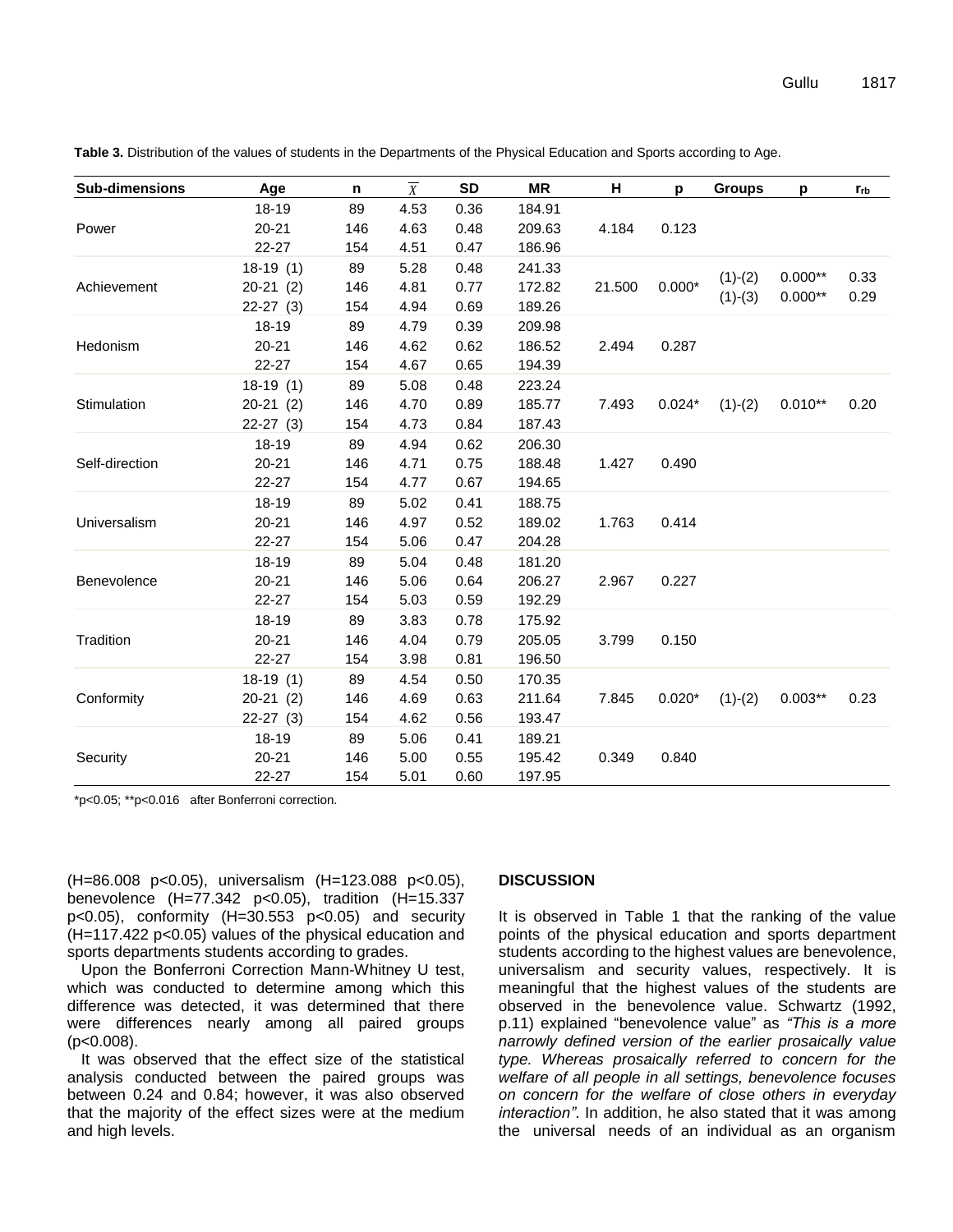| <b>Sub-dimensions</b> | <b>Department</b>    | n   | $\overline{X}$ | <b>SD</b> | <b>MR</b> | н     | p     |
|-----------------------|----------------------|-----|----------------|-----------|-----------|-------|-------|
|                       | PE Teacher           | 139 | 4.57           | 0.45      | 195.93    |       |       |
| Power                 | Sport Trainer        | 138 | 4.54           | 0.45      | 189.37    | 0.686 | 0.710 |
|                       | Sport Management     | 112 | 4.59           | 0.47      | 200.78    |       |       |
|                       | PE Teacher           | 139 | 4.98           | 0.71      | 196.19    |       |       |
| Achievement           | Sport Trainer        | 138 | 4.91           | 0.72      | 184.98    | 2.188 | 0.335 |
|                       | Sport Management     | 112 | 5.05           | 0.68      | 205.86    |       |       |
|                       | PE Teacher           | 139 | 4.71           | 0.60      | 201.06    |       |       |
| Hedonism              | <b>Sport Trainer</b> | 138 | 4.67           | 0.61      | 192.51    | 0.668 | 0.716 |
|                       | Sport Management     | 112 | 4.67           | 0.58      | 190.55    |       |       |
|                       | PE Teacher           | 139 | 4.84           | 0.81      | 201.37    |       |       |
| Stimulation           | Sport Trainer        | 138 | 4.77           | 0.80      | 189.71    | 0.790 | 0.674 |
|                       | Sport Management     | 112 | 4.80           | 0.83      | 193.60    |       |       |
|                       | PE Teacher           | 139 | 4.80           | 0.71      | 197.70    |       |       |
| Self-direction        | Sport Trainer        | 138 | 4.74           | 0.70      | 185.83    | 1.599 | 0.449 |
|                       | Sport Management     | 112 | 4.85           | 0.69      | 202.95    |       |       |
|                       | PE Teacher           | 139 | 5.04           | 0.49      | 199.21    |       |       |
| Universalism          | Sport Trainer        | 138 | 4.98           | 0.48      | 184.89    | 1.800 | 0.406 |
|                       | Sport Management     | 112 | 5.06           | 0.48      | 202.23    |       |       |
|                       | PE Teacher           | 139 | 5.06           | 0.59      | 197.99    |       |       |
| Benevolence           | Sport Trainer        | 138 | 5.00           | 0.60      | 186.48    | 1.330 | 0.514 |
|                       | Sport Management     | 112 | 5.09           | 0.58      | 201.78    |       |       |
|                       | PE Teacher           | 139 | 3.98           | 0.80      | 196.81    |       |       |
| Tradition             | <b>Sport Trainer</b> | 138 | 3.93           | 0.81      | 188.43    | 0.818 | 0.664 |
|                       | Sport Management     | 112 | 4.01           | 0.80      | 200.84    |       |       |
|                       | PE Teacher           | 139 | 4.64           | 0.59      | 196.36    |       |       |
| Conformity            | <b>Sport Trainer</b> | 138 | 4.59           | 0.61      | 188.36    | 0.917 | 0.632 |
|                       | Sport Management     | 112 | 4.68           | 0.55      | 201.50    |       |       |
|                       | PE Teacher           | 139 | 5.04           | 0.55      | 197.51    |       |       |
| Security              | Sport Trainer        | 138 | 4.96           | 0.56      | 183.37    | 2.703 | 0.259 |
|                       | Sport Management     | 112 | 5.08           | 0.53      | 206.21    |       |       |

**Table 4.** Distribution of the values of students in the Departments of the Physical Education and Sports according to Age.

p<0.05.

#### (Schwartz, 1992).

This situation may stem from the belief of the university students that the universal knowledge they learn and the skills they acquire in classes at university will be helpful for the society in which they live or for the individuals; and this knowledge and skill will take the society to a further point from the present point. This situation may also be valid for the universalism and security values. In order for a society to develop, the individuals must live in security; have a wide viewpoint, and a sense of social justice. It is no surprise that the university students understand this situation in the best way and have the benevolence, universalism and security as the highest beliefs. Studies conducted so far also support the results of this study. Yildiz and Kapu (2012) conducted a study and found that the security, helpfulness and universalism values were at the highest level for university students.

Bacanli (1999) reported in his study that the security, charity and universalism values of the students, who studied at educational faculties, were higher than the other values. Demirutku (2007) conducted a study and found that the highest values in university students were self-direction, universalism, hedonism and benevolence. Gumus (2009) conducted a study and found that the selfdirection, benevolence and universal values of the American university students were high, while the benevolence, universalism and self-direction values were high in Turkish university students. These results show that although university students study at different universities, in different countries and even in different faculties, their values are close to each other.

It is observed in Table 2 that the power, tradition,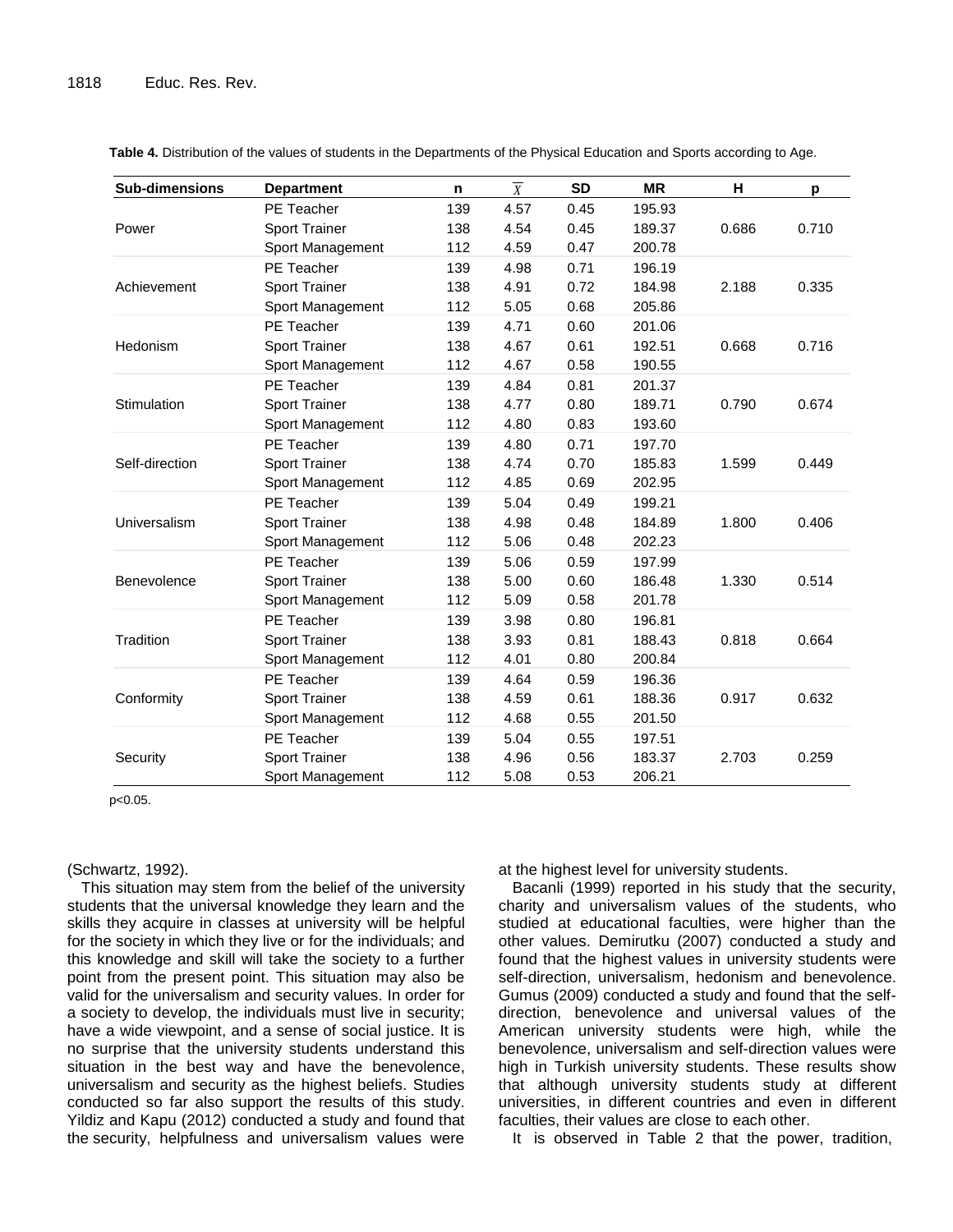| <b>Sub-dimensions</b> | Grade                                      | n         | $\overline{X}$ | <b>SD</b>    | <b>MR</b>        | н       | p       | <b>Groups</b>          | p                      | $r_{rb}$     |
|-----------------------|--------------------------------------------|-----------|----------------|--------------|------------------|---------|---------|------------------------|------------------------|--------------|
|                       | 1 <sup>st</sup><br>Grade                   | 93        | 4.41           | 0.25         | 153.83           |         |         |                        |                        |              |
|                       | $2^{nd}$ Grade                             | 101       | 4.81           | 0.44         | 251.96           | 49.850  |         | $(1)-(2)$              | $0.000**$<br>$0.001**$ | 0.53<br>0.26 |
| Power                 | $3^{\text{rd}}$<br>Grade                   | 98        | 4.59           | 0.55         | 207.01           |         | $0.00*$ | $(1)-(3)$              | $0.000**$              | 0.46         |
|                       | 4 <sup>th</sup> Grade                      | 97        | 4.42           | 0.40         | 163.03           |         |         | $(2)-(4)$              |                        |              |
|                       | 1 <sup>st</sup><br>Grade                   | 93        | 5.09           | 0.55         | 211.61           |         |         |                        | $0.000**$              | 0.74         |
| Achievement           | $2^{nd}$ Grade                             | 101       | 5.25           | 0.66         | 242.11           | 132.746 | $0.00*$ | $(1)-(3)$              | $0.000**$              | 0.73         |
|                       | $3^{\text{rd}}$<br>Grade                   | 98        | 4.26           | 0.48         | 84.61            |         |         | $(2)-(3)$<br>$(3)-(4)$ | $0.000**$              | 0.81         |
|                       | $4th$ Grade                                | 97        | 5.27           | 0.55         | 241.54           |         |         |                        |                        |              |
|                       | 1 <sup>st</sup><br>Grade                   | 93        | 4.70           | 0.49         | 190.74           |         |         | $(1)-(3)$              | $0.000**$              | 0.30         |
| Hedonism              | $2^{nd}$ Grade                             | 101       | 4.82           | 0.46         | 221.18           | 38.739  | $0.00*$ | $(2)-(3)$              | $0.000**$              | 0.40         |
|                       | 3 <sup>rd</sup><br>Grade                   | 98        | 4.32           | 0.70         | 139.71           |         |         | $(3)-(4)$              | $0.000**$              | 0.43         |
|                       | $4^{th}$ Grade                             | 97        | 4.88           | 0.51         | 227.69           |         |         |                        |                        |              |
|                       | 1 <sup>st</sup><br>Grade                   | 93        | 4.96           | 0.50         | 202.49           |         |         | $(1)-(3)$              | $0.000**$              | 0.34         |
| Stimulation           | $2^{nd}$ Grade                             | 101       | 5.05           | 0.76         | 225.41           | 37.015  | $0.00*$ | $(2)-(3)$              | $0.000**$              | 0.44         |
|                       | $3rd$ Grade                                | 98        | 4.28           | 0.94         | 137.69           |         |         | $(3)-(4)$              | $0.000**$              | 0.40         |
|                       | $4th$ Grade                                | 97        | 4.91           | 0.71         | 214.06           |         |         |                        |                        |              |
| Self-direction        | $1st$ Grade                                | 93        | 4.83           | 0.56         | 185.32           |         | $0.00*$ | $(1)-(2)$              | $0.000**$              | 0.35         |
|                       | $2^{nd}$ Grade                             | 101       | 5.03           | 0.79         | 247.07           |         |         | $(1)-(3)$              | $0.000**$              | 0.43         |
|                       | 3 <sup>rd</sup><br>Grade                   | 98        | 4.29           | 0.50         | 113.93           | 86.008  |         | $(1)-(4)$              | $0.001**$              | 0.27         |
|                       | $4th$ Grade                                | 97        | 5.01           | 0.63         | 231.97           |         |         | $(2)-(3)$              | $0.000**$              | 0.62         |
|                       |                                            |           |                |              |                  |         |         | $(3)-(4)$              | $0.000**$              | 0.62         |
|                       | $1st$ Grade                                | 93        | 4.92           | 0.44         | 158.89           |         |         | $(1)-(2)$              | $0.000**$              | 0.59         |
|                       | $2^{nd}$ Grade                             | 101       | 5.26           | 0.34         | 262.43           |         |         | $(1)-(3)$              | $0.000**$              | 0.33         |
| Universalism          | 3 <sup>rd</sup><br>Grade                   | 98        | 4.66           | 0.39         | 110.05           | 123.088 | $0.00*$ | $(1)-(4)$              | $0.000**$              | 0.47         |
|                       | 4 <sup>th</sup> Grade                      | 97        | 5.23           | 0.48         | 245.24           |         |         | $(2)-(3)$              | $0.000**$              | 0.77         |
|                       |                                            |           |                |              |                  |         |         | $(3)-(4)$              | $0.000**$              | 0.64         |
|                       | $1st$ Grade<br>$2^{nd}$ Grade              | 93        | 4.91           | 0.41         | 155.49           |         | $0.00*$ | $(1)-(2)$              | $0.000**$              | 0.50         |
| Benevolence           | $3^{\text{rd}}$                            | 101       | 5.34           | 0.54         | 253.42           | 77.342  |         | $(1)-(4)$              | $0.001**$              | 0.45         |
|                       | Grade                                      | 98        | 4.69           | 0.58         | 136.37           |         |         | $(2)-(3)$              | $0.000**$              | 0.59         |
|                       | $4^{th}$ Grade<br>1 <sup>st</sup><br>Grade | 97        | 5.22           | 0.57         | 231.29           |         |         | $(3)-(4)$              | $0.000**$              | 0.44         |
|                       | $2^{nd}$ Grade                             | 93<br>101 | 3.70<br>4.25   | 0.97<br>0.67 | 168.73<br>229.47 |         |         |                        | $0.000**$              | 0.30         |
| Tradition             | 3 <sup>rd</sup><br>Grade                   | 98        | 4.02           | 0.78         | 194.56           | 15.537  | $0.00*$ | $(1)-(2)$              | $0.004**$              | 0.24         |
|                       | $4^{th}$ Grade                             | 97        | 3.88           | 0.65         | 184.74           |         |         | $(2)-(4)$              |                        |              |
|                       | 1 <sup>st</sup> Grade                      | 93        | 4.43           | 0.48         | 147.66           |         |         | $(1)-(2)$              | $0.000**$              | 0.42         |
|                       | $2^{nd}$ Grade                             | 101       | 4.88           | 0.44         | 231.16           |         |         | $(1)-(3)$              | $0.001**$              | 0.27         |
| Conformity            | $3rd$ Grade                                | 98        | 4.52           | 0.60         | 187.38           | 30.553  | $0.00*$ | $(1)-(4)$              | $0.001***$             | 0.28         |
|                       | 4 <sup>th</sup> Grade                      | 97        | 4.66           | 0.66         | 210.43           |         |         | $(2)-(3)$              | $0.003**$              | 0.24         |
|                       | $1st$ Grade                                | 93        | 4.96           | 0.50         | 170.70           |         |         | $(1)-(2)$              | $0.000**$              | 0.54         |
|                       | $2^{nd}$ Grade                             | 101       | 5.36           | 0.36         | 272.97           |         |         | $(1)-(3)$              | $0.000**$              | 0.35         |
| Security              | $3^{\text{rd}}$<br>Grade                   | 98        | 4.63           | 0.37         | 109.69           | 117.422 | $0.00*$ | $(1)-(4)$              | $0.000**$              | 0.30         |
|                       |                                            |           |                |              |                  |         |         | $(2)-(3)$              | $0.000**$              | 0.84         |
|                       | 4 <sup>th</sup> Grade                      | 97        | 5.11           | 0.62         | 223.30           |         |         | $(2)-(4)$              | $0.003**$              | 0.24         |
|                       |                                            |           |                |              |                  |         |         |                        |                        |              |

**Table 5.** Comparison of the values of students in the Departments of the Physical Education and Sports according to Grades.

\*p<0.05; \*\*p<0.008 after Bonferroni correction.

conformity and security value points of the female students studying at physical education and sports departments are higher than the male students; and the hedonism and stimulation values of the male students are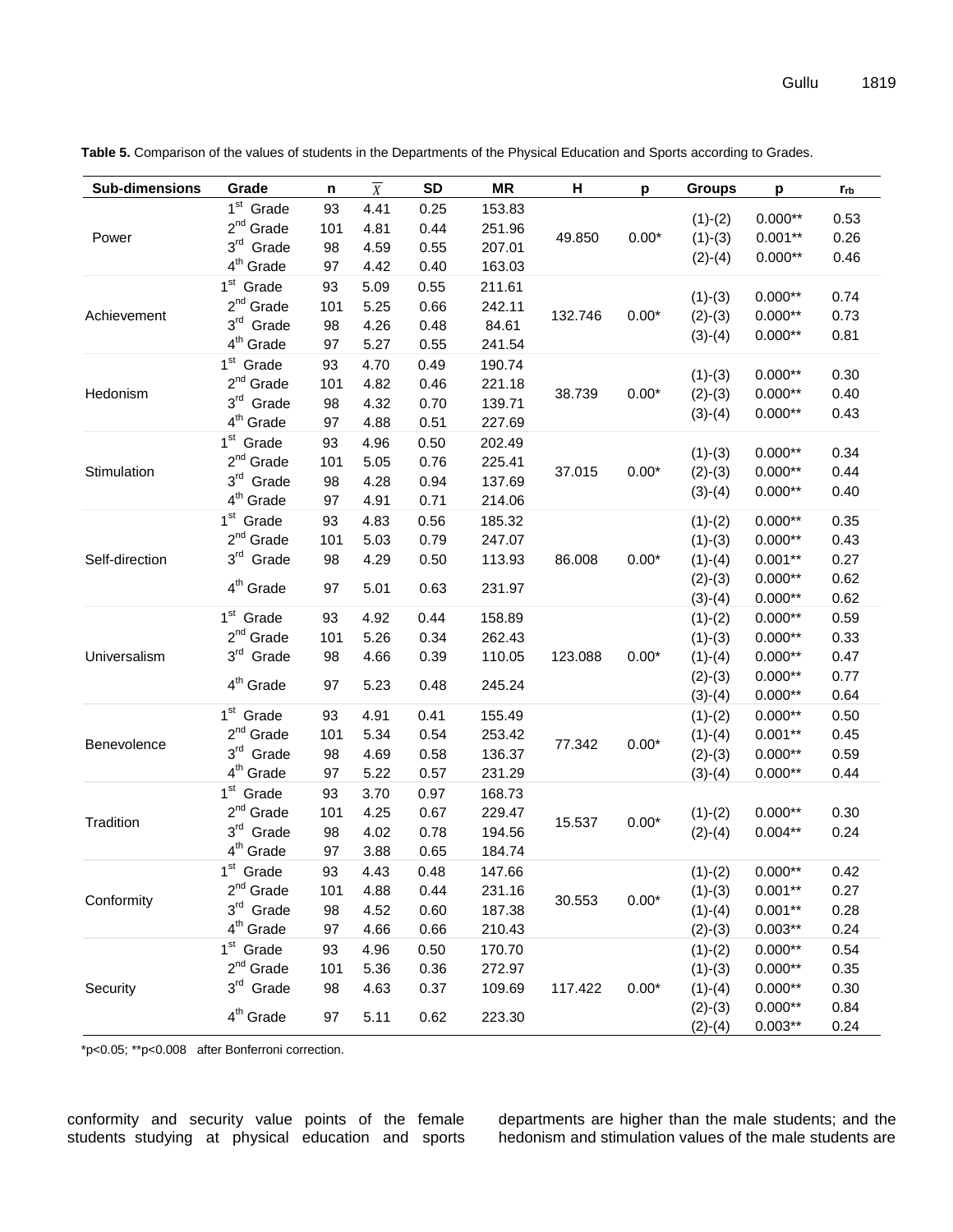higher than the female students. This situation stems from the difference in the spiritual and perceptional levels of the students according to their genders. Female students may perceive values deeply due to their spiritual nature. The studies conducted so far (Coskun and Yildirim, 2009) show that the value perception levels of female university students are higher than the male students. Eagly (1995) explains this situation in his Social Role Theory as the different family and job roles given to the men and women within the society being the basis of these gender-based expectations. It is expected in the society that women are hot-blooded, friendly, maternal and helpful; while men are brave and kind.

When the studies similar to the one of this study are examined, it is observed that similar results are reported. For example Feather (1984) conducted a study and observed that women participants cared more about love, honesty, internal harmony and respectability. He also concluded that male participants cared more about a comfortable life and logic than women participants. Again, Bacanli (1999) conducted a study and determined that female university students cared more about universal and peaceful values, and male university students cared more about being connected to traditions and being religious. Ryckman and Houston (2003) conducted another study and found that female university students cared more about helpfulness, universalism and security values. Schwartz and Rubel-Lifschitz (2005) reported that male participants cared more about power, stimulation, hedonism, achievement and self-direction values than female participants; and female participants cared less about helpfulness and universalism values.

Schwartz and Rubel-Lifschitz (2009) conducted a study in seventy countries and found that male participants cared more about power, stimulation, hedonism, achievement and self-direction values than female participants; and female participants cared more about helpfulness and humanism values more than the male participants. Dirilen-Gumus and Buyuksahin-Sunal (2012) conducted a study and reported that female university students cared more about hedonism, humanism, helpfulness and security values than female university students. Bulut (2012) conducted a study in the Educational Faculty, and observed that the stimulation values of male students were higher than the benevolence, conformity and security values of the female students.

It is observed in Table 3 that there is a differentiation among the achievement, stimulation and conformity value points according to the ages of the physical education and sports department students. It was determined that the main reason for this stemmed from the difference between 18 to 19 age group and 20 to 21 age group. Since the age group 18 to 19 is just after teenage years and high school years (Bacanli, 2002), their feelings may be stronger. In addition, Schwartz (1992) expressed that success value is related with skills, efficiency, social and individual success; and the stimulation value is related with a brave, colorful and exciting life. For this reason, it is a natural result that students' success and stimulation values are high in 18-19 years of age, when the life energy of the individuals after teenage years are at the top level.

In Table 4, it is observed that there are no statistically significant differences between the value points of the physical education and sports department students according to their departments. Physical education and sports teachers department trains teachers; trainer department educates trainers; and Sports Management department raises sports managers. Although there are different programs in these departments, the curricula are similar to each other; and they continue education and training activities in the same sports facilities, in the same building, with the same lecturers and have similar conditions. The values' being similar in different departments might have stemmed from this situation.

In Table 5, it is observed that there are statistically significant differences between all the value points of the physical education and sports department students according to their grades. In the statistical process that was conducted in order to determine from which paired groups these differences stemmed from, it was observed that the differences existed nearly in all paired comparisons. This situation shows that the grade variable influences the student values at a significant and high level.

The basic aims of the Turkish higher education institutions are *"raising students, who consider the benefits of the society over his/her own benefits and full of love for their family, country and nation"* and *"who have free and scientific thinking power and a wide worldly view and respectful for human rights"* (TOG, 1981, p.5350). For this reason, students have internalized the values stated in these aims at a certain density in each year of their university education, which lasted for four years. These results show that students change their values in a different direction and at a different density with the help of the universal knowledge, skills and attitudes given throughout the university years. The studies conducted so far have shown that the values like empowering themselves and being open for changes of the young people are higher (Morsumbul, 2014).

## **Conclusion**

It has been determined that the ranking of the values in physical education and sports departments students are as follows; "benevolence, universalism, security, achievement, stimulation, self-direction, hedonism, conformity, power and tradition". It has also been determined that the power, traditionalism, conformity and security value points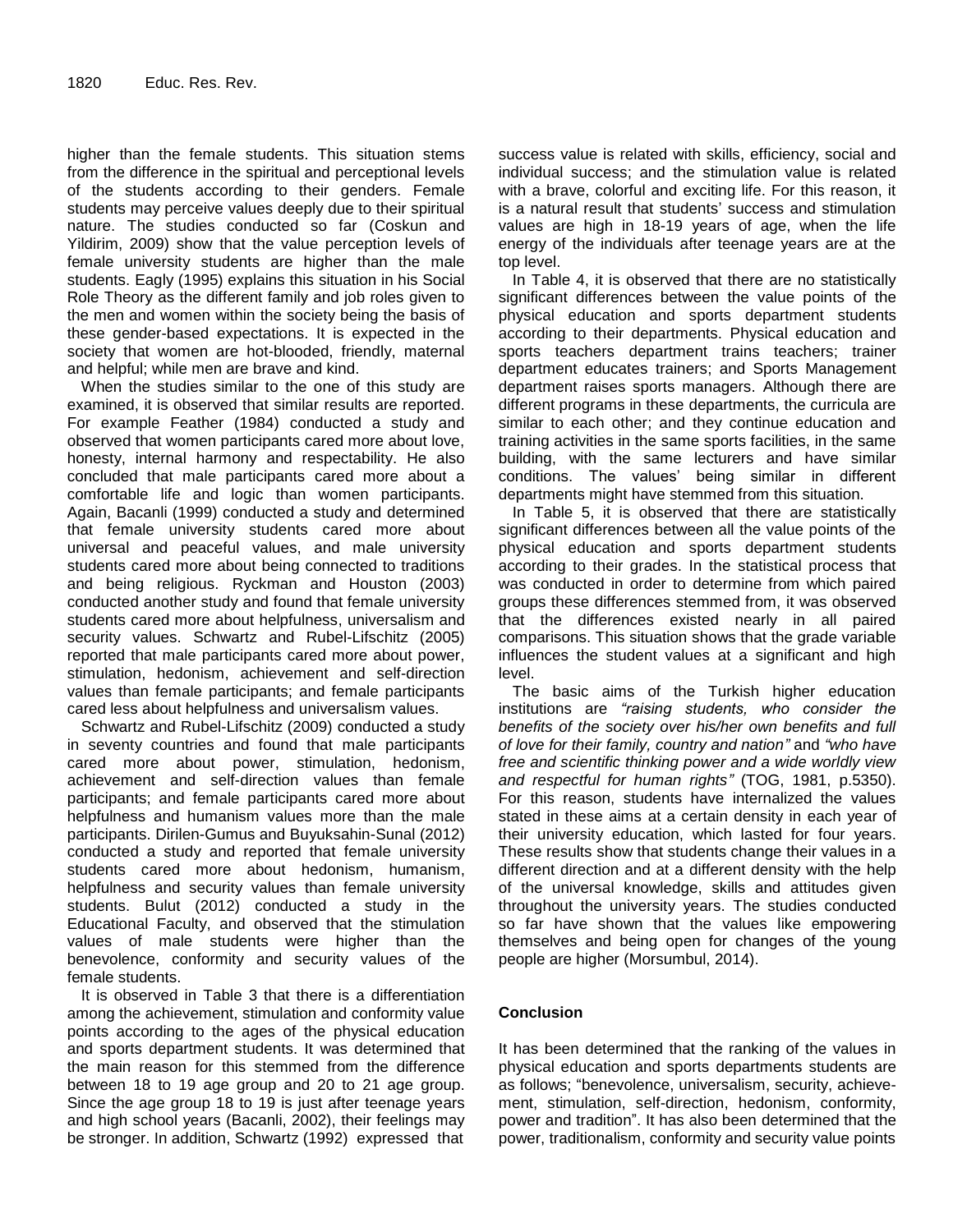of the female students are higher than the male students, and the hedonism and stimulation points of the males are higher than the females. Differences have also been observed among the achievement, stimulation and conformity values of the students according to their ages. Although no differences have been observed between the value points of the students according to their departments, differences have been observed between the value points of the students according to their ages.

Obeying the rules of the game is very important in Physical Education and Sports. However, in our study, the points of the Conformity Values were observed to be lower than the other values. For this reason, it is recommended that Conformity Value Education should be conducted for the students of Physical Education and Sports departments. In addition, it is also recommended that optional Values Education Classes should be added to the curricula of Physical Education and Sports departments by considering the genders and grades of the students. It is recommended to the researchers who will conduct similar studies to design detailed studies with the Mixed Method in which the qualitative and quantitative research methods are used together.

#### **Conflict of Interests**

The authors have not declared any conflict of interests.

#### **REFERENCES**

- Alavi HR, Rahimipoor T (2010). Correlation of Manager's Value Systems and Student's Moral Development in High School and Pre University Centers. Educa. Manage. Adminis. Leader. 38(4):423-442.
- Allport GW, Vernon P E, Lindzey G (1960). Manual and Text Booklet, Study of Values (3<sup>rd</sup> ed.). Boston: Houghton Mifflin.
- Bacanli H (1999). Value Choice of University Students. Educ. Admin.: Theory Prac. 5(4):597-610.
- Bacanli H (2002). Learning and Development. (6<sup>th</sup> ed.). Ankara: Nobel Publishing.
- Bardi A, Schwartz S H (2001). Values and Behavior: Strength and Structure of Relations. Person. Social Psych. Bul. 29:1207-1220.
- Bartlett JE, Kotrlik JW, and Higgins CC (2001). Organizational Research: Determining Appropriate Sample Size in Survey Research. Info. Tech. Learn. Perform. J. 19(1):43-50.
- Bilgin N (1995). Methods and Practical Training in Social Psychology. Istanbul: Sistem Publishing
- Bulut SS (2012). Value Tendencies of the Students at the College of Education of Gazi University. Intl. J. Turk. Liter. Cultu. Educ. 1(3):216-238.
- Cohen J (1988). Statistical Power Analysis for the Behavioral Sciences (2<sup>nd</sup> ed.). Hillsdale-NJ: Lawrence Erlbaum Associates.
- Connor PE, Becker BW (2003). Personal Value Systems and Decision-Making Styles of Public Managers. Pub. Person. Manage. 32:155- 180.
- Coskun Y, Yildirim A (2009). Examining the Value Levels of University Students' In Terms of Some Variables. Yuzuncu Yıl Uni. J. Educ. Fac. 4(1):311-328.
- Demirutku K (2007). Parenting Styles, Internalization of Values, and the Self-Concept. (Unpublished Doctorial Thesis). Middle East Technical University, The Graduate School Of Social Sciences, Ankara.

Demirutku K, Sumer N (2010). The Measurement of Basic Values:

Turkish Adaptation of Portrait Values Questionnaire. Turk. Psych. Artic. 13(25):26-28.

- Densford JP (1961). Value theory as Basic to Philosophy of Education. Peabody J. Educ. 39(2):91-93.
- Dirilen-Gumus O, Buyuksahin-Sunal A (2012). Gender Differences in Turkish Undergraduate Students Values. Sex Roles 67(9):559-570.
- Eagly A (1995). The Science and Politics of Comparing Women and Men. Am. Psych. 50(3):145-158.
- Feather NT (1984). Masculinity, Femininity, Psychological Androgyny, and the Structure of Values, J. Persona. Soc. Psych. 47(3):604-620.
- Frouzanfar M H, Meimar S, Tagipour F (2012). The Role of Reference Groups on Student's Cultural Values. Interdis. J. Contemp. Res. Bus. 3(9):183-193.
- Graves CW (1965). Value Systems and their Relation to Managerial Controls and Organizational Viability. Presentation to the College of Management Philosophy, on the 3rd of February, The Institute of Management Sciences, Jack Tar Hotel, San Francisco, California.
- Grusec JE, Kuczynski L (1997). Parenting and children's internalization of values: A handbook of Contemporary Theory. New York: John Wiley & Sons.
- Gumus OD (2009). The Relationships among Culture, Values, Political Ideologies Personality: Intercultural Comparison (Turkey and USA). (Unpublished Doctoral Thesis). Ankara University, Social Science Institute, Ankara.
- Hofstede G (2001). Culture's Consequences: Comparing Values Behaviors, Institutions and Organizations across Nations  $(2^{nd}$  ed.). London: Sage Publications.
- Inglehart R (2008). Changing Values among Western Publics from 1970 to 2006. West Euro. Politic. 31(1-2):130-146.
- Jackson SL (2009). Research Methods and Statistics: A Critical Thinking Approach (3<sup>rd</sup> ed.). Belmont- CA: Wadsworth.
- Kerby DS (2014). The Simple Difference Formula: An Approach to Teaching Nonparametric Correlation. Innovati. Teac. 3(1):1-9.
- Kothari CR (2004). Research Methodology Methods and Techniques. (2<sup>nd</sup> rev. ed.). New Delhi: New Age International Publisher.
- Morsumbul S (2014). Value Change across Generation. (Unpublished Doctorial Thesis). Hacettepe University, Social Science Institute, Ankara.
- Myyry L (2008) The Diversity of Value Meanings among University Students. Scandina. J. Edu. Res. 52(6):549-564.
- Rokeach M (1973). The Nature of Human Values. New York: Free Press.
- Rohan MJ, Zanna MP (1996). Value transmission in families. In Seligman C, Olson J M, Zanna, M P (Eds.), The Psychology of Values: The Ontario Symposium. 8: 253-276. Hillsdale, NJ: Erlbaum.
- Ryckman RM, Houston DM (2003). Value Priorities in American and British Female and Male University Students. J. Soc. Psych. 143(1):127-138.
- Schwartz SH (1992). Universals in the Content and Structure of Values: Theoretical Advances and Empirical Tests in 20 Countries. Advan. Experi. Soc. Psych. 25:1-65.
- Schwartz SH (1994). Are There Universal Aspects in the Content and Structure of Values? J. Soc. Issu. 50(4):19-45.
- Schwartz SH (1996). Value Priorities and Behavior: Applying of Theory of Integrated Value Systems. In Seligman C, Olson JM, Zanna, MP (Eds.), The Psychology of Values: The Ontario Symposium. 8:1-24. Hillsdale, NJ: Erlbaum.
- Schwartz SH, Bilsky W (1990). Toward A Theory of the Universal Content and Structure of Values: Extensions and Cross-Cultural Replications. J. Personal Social Psych. 58:878-891.
- Schwartz SH, Boehnke K (2004). Evaluating the Structure of Values with Confirmatory Factor Analysis. J. Resear. Persona. 38:230-255.
- Schwartz SH, Melech G, Lehmann A, Burgess S, Harris M, Owens V (2001). Extending the Cross-Cultural Validity of the Theory of Basic Human Values with A Different Method of Measurement. J. Cross-Cultur. Psych. 32:519-542.
- Schwartz SH, Rubel-Lifschitz T (2005). Sex Differences in Value Priorities: Cross-Cultural and Multimethod Studies. J. Pers. Soc. Psych. 89(6):1010-1028.
- Schwartz SH, Rubel-Lifschitz T (2009). Cross-National Variation in the